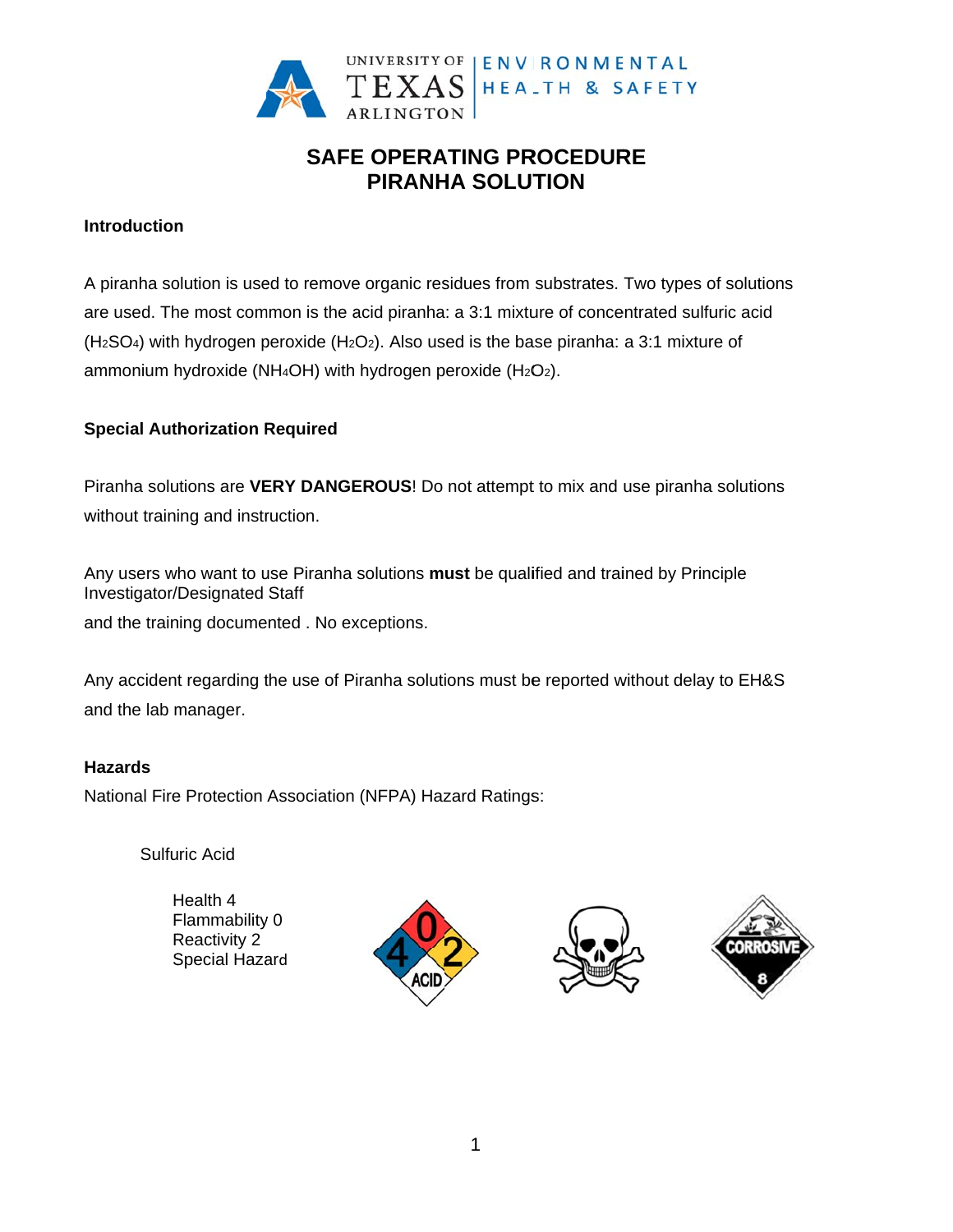

Hydrogen Peroxide





Health 3 Flammability 0 Reactivity 1



All are equally dangerous when hot, although the reaction in the acid piranha is self-starting whereas the base piranha must be heated to 60 degrees before the reaction begins.

There are many conditions which will cause the reaction to accelerate out of control. "Out of control" can mean anything from the piranha foaming out of its bin and on the deck, to an explosion with a huge shock wave including glove and acid-gown shredding glass sharps. Piranha's burn (oxidize) organic compounds. If you provide sufficient fuel for them (i.e. photoresist, IPA), they will generate enormous quantities of heat and gas.

## **Personal Protective Equipment**

1. The handling of Piranha solutions requires special protection equipment in addition to the standard laboratory clothing (lab coat), gloves, protective eyewear, and leather shoes.

2. The additional protective equipment includes: a full face shield, heavy duty rubber gloves (regular Nitrile gloves will not provide sufficient protection), as well as an acid apron to wear on top of the lab coat.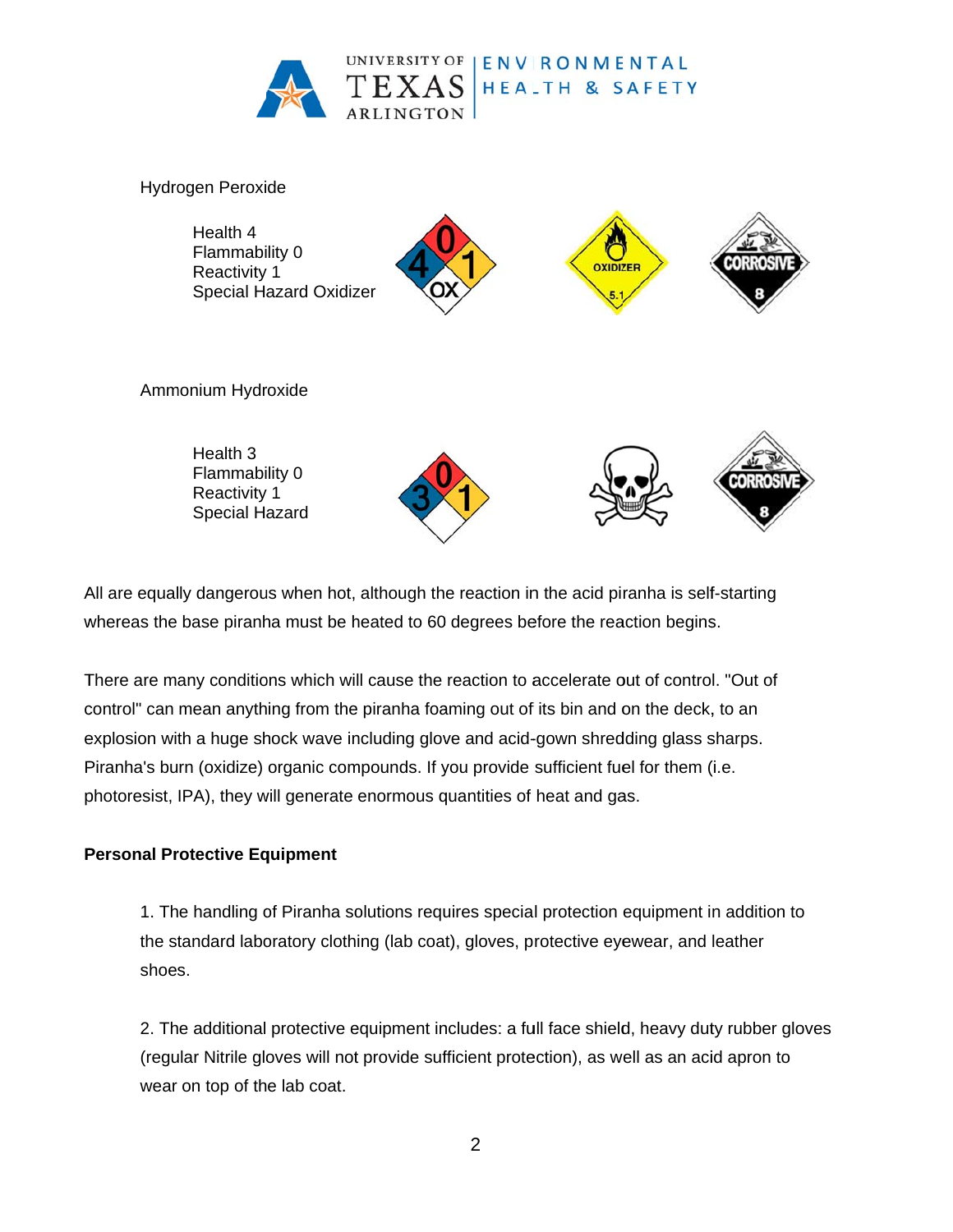

- 3. Legs must be covered (no shorts).
- 4. Leather shoes are strongly recommended. Open toed shoes are strictly forbidden.

#### **Piranha Solution Handling**

Piranha solutions, as well as any corrosive or hazardous substances, can only be used during operational hours and requires at all time the presence of a second knowledgeable user (buddy system).

Containers used during the experiment must be very clearly labeled with the words "Piranha Solution" and the components and percentages of the mixture.

A warning sign, visible by any user working under the fume hood, must be posted at all times to indicate that the solution contains a Piranha mixture.

Mix the solution in the hood with the sash between you and the solution. Wear the full protection.

Piranha solution is very energetic and potentially explosive. It is very likely to become hot, more than 100 degrees C. Handle with extreme caution. When preparing the piranha solution, always add the peroxide to the acid.

Leave the hot piranha solution in an open container until cool (a minimum 90 minutes). Never store hot piranha solutions.

Piranha stored in a closed container without sufficient time to cool could likely explode.

Adding any acids or bases to piranha or spraying it with water will accelerate the reaction. This includes materials such as Photoresist, which is a strong base.

Mixing hot piranha with organic compounds such as acetone, photoresist, isopropyl alcohol, and nylon may cause an explosion.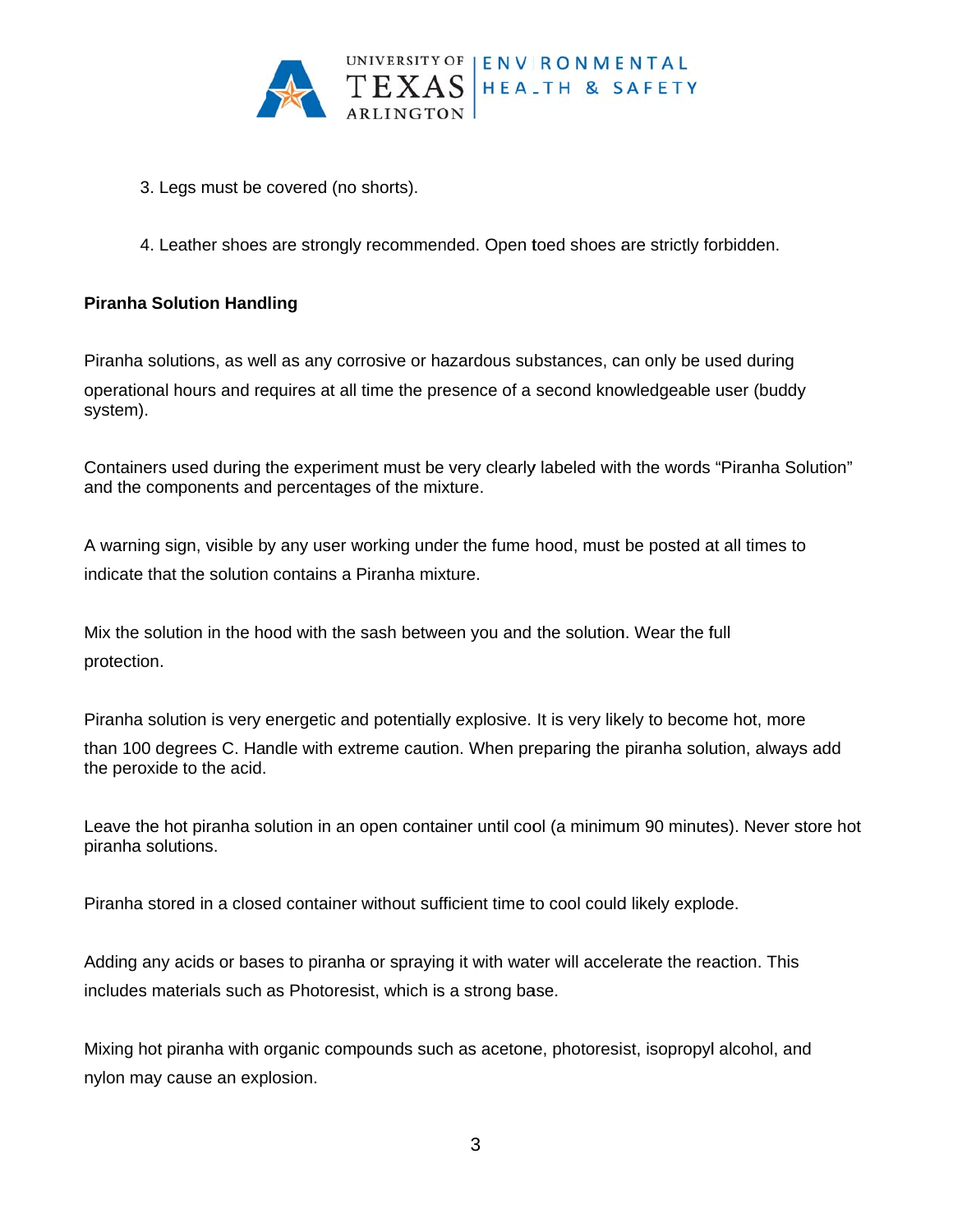

Do not store wash bottles containing organic compounds on the fume hood deck with piranha s solutions.

UNIVERSITY OF | ENVIRONMENTAL **EXAS HEALTH & SAFETY** 

#### **Piranha Waste Disposal**

The primary hazard from storage of piranha waste is the potential for gas generation and over pressurization of the container when the solution is still hot. If you store a hot solution in an air tight container, it will explode!

Therefore, prior to storing the piranha waste solution, it must be left in an open container in order to cool down for a minimum of 15 minutes. It is your responsibility to make sure that the open container is very clearly labeled and left in a safe area for overnight cool down.

Signs alerting anyone of the danger MUST be conspicuously posted. Including:

# **Absolutely NO Unauthorized Personnel Do Not Touch Piranha Solution**

Once cooled down, the solution can be transferred into a closed container for waste Once cooled down, the solution can be transferred into a closed container for waste<br>storage. The container must be very clearly labeled with the solution name and composition and must include VERY VISIBLE warning signs not to add any other chemical components including w water to the waste.

## **E Emergency Response**

In case of large exposure, the victim should be removed from the contaminated area, placed under a safety shower while emergency personnel are contacted (Dial 2-3003).

All contaminated clothing should be removed immediately with appropriate gloves and safely d discarded.

In case of contact with the skin, the affected area must be immediately rinsed with large amounts of water for at least 15 min.